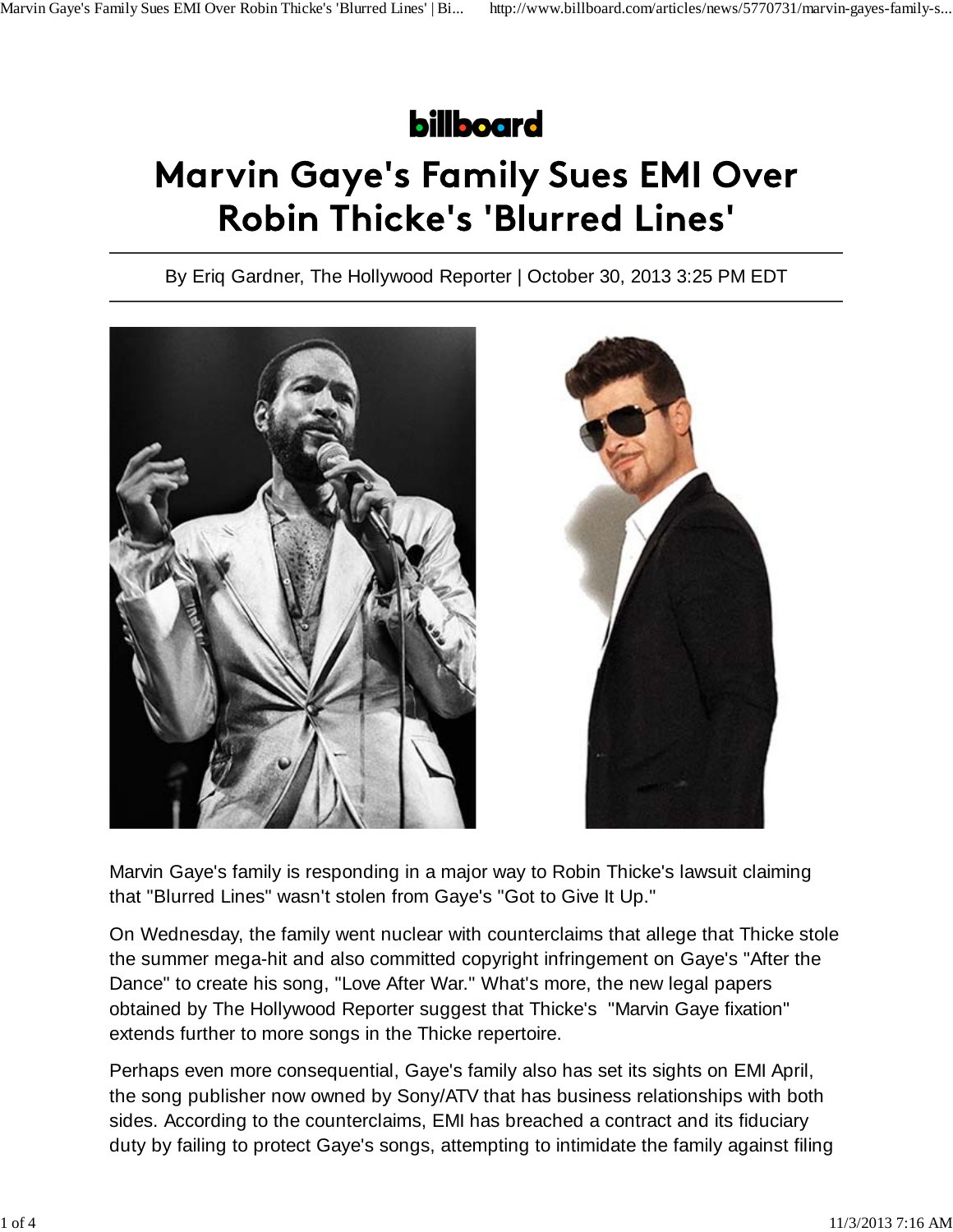any legal action, failing to remain neutral when faced with a conflict of interest and attempting to turn public opinion against the family. The penalty for those acts, says the Gaye family, should be that EMI loses all profits on "Blurred Lines" as well as rights to administer the song catalog of Gaye, known as the "Prince of Soul."



## **Thicke & Company v. Marvin Gaye's Family**

- Pharrell On 'Blurred Lines'-Marvin Gaye Lawsuit: 'All You Have To Do Is Read The Sheet Music'
- Blurred Legal Lines: Licensing Tangle Between Thicke, Gaye Parties Rolls On
- Robin Thicke Sues to Protect 'Blurred Lines' from Marvin Gaye's Family

This court battle was triggered in August when Thicke and his producers Pharrell Williams and Clifford Harris Jr. went to a California federal court with the aim of preemptively protecting "Blurred Lines" from allegations that it was illegally derived from Gaye's song as well as Funkadelic's "Sexy Ways." Requesting declaratory relief, the plaintiffs stated that "being reminiscent of a 'sound' is not copyright infringement."

In the latest court papers, Frankie Gaye and Nona Gaye say that not only does the lawsuit concern "blatant copying of a constellation of distinctive and significant compositional elements of Marvin Gaye's classic #1 song," but that Thicke himself candidly admitted as much.

The Gayes point to pre-litigation interviews given by Thicke to GQ and Billboard. To the first publication, Thicke said:

*"Pharrell and I were in the studio and I told him that one of my favorite songs of all time was Marvin Gaye's 'Got to Give it Up.' I was like, 'Damn, we should make something like that, something with that groove.' Then he started playing a little something and we literally wrote the song in about a half hour and recorded it."*

But Thicke's tune supposedly changed after the lawsuit was filed. Here is a TMZ interview with the singer, quoted in the latest legal papers:

*"Q: So, so, when you, when you wrote ["Blurred Lines"], do you like think of Marvin Gaye like when you write the music?*

*A: No."*

The Gaye family quotes music critics at The New York Times, Vice, Rolling Stone and Bloomberg Business Week who have remarked about the Marvin Gaye resemblance in "Blurred Lines." The countersuit also presents an expert report by musicologist Judith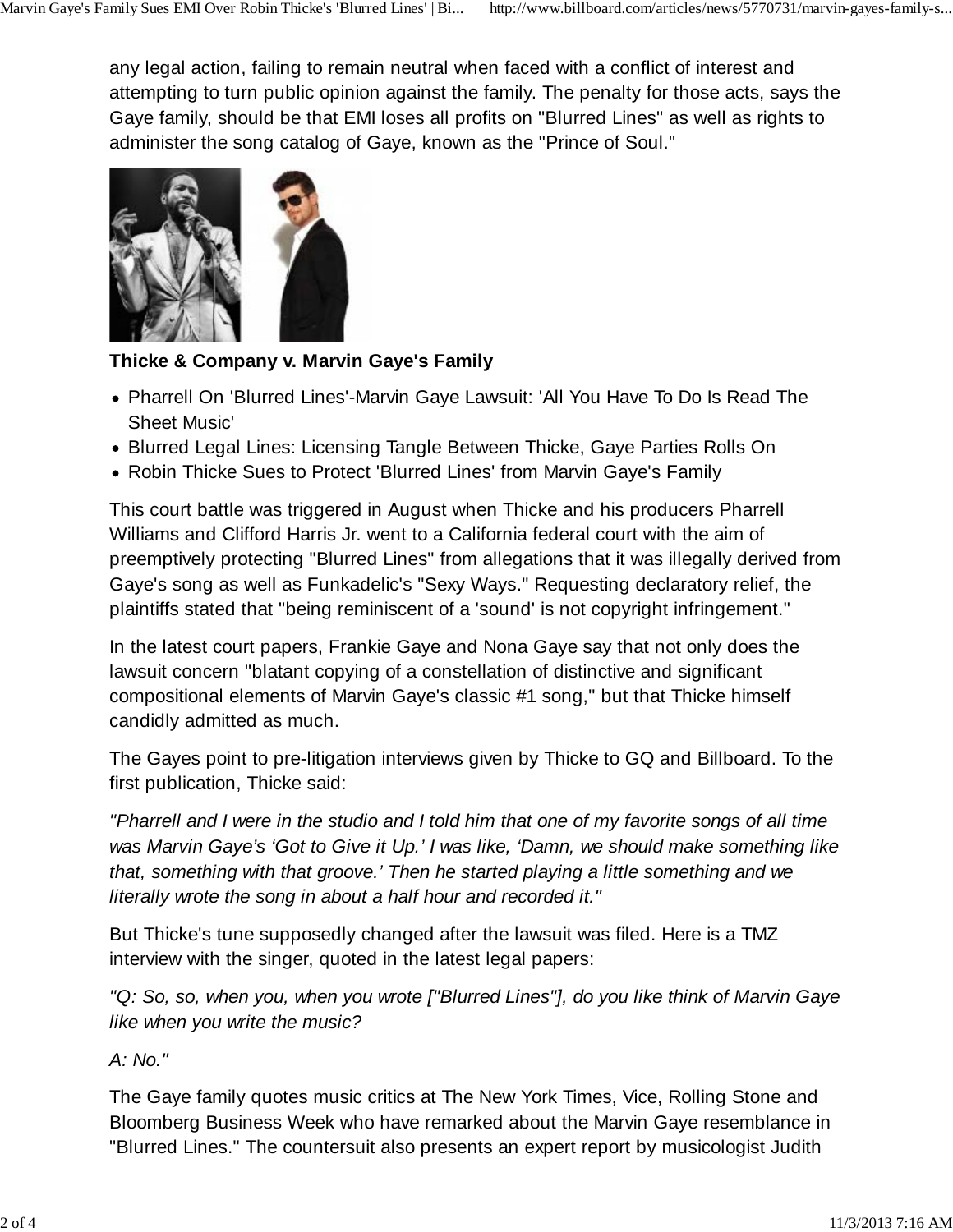Finell detailing "at least eight substantially similar compositional features" with Gaye's original. The similarities are said to encompass the signature phrase, vocal hook, backup vocal hook, their variations, and the keyboard and bass lines -- "far surpassing the similarities that might result from attempts to evoke an 'era' of music or a shared genre," according to the court papers.

While the countersuit makes the case that the public has detected Gaye in Thicke's other songs -- "including the similar bridge and identical lyrics from Marvin Gaye's 'I Want You' in Thicke's similarly-themed work, 'Make U Love Me'" -- it brings a second copyright infringement claim only over Thicke's "Love After War." That song is said to share a similar chorus, hook melody and more with Gaye's "After the Dance." (Listen below.)

If the countersuit against various parties including Universal Music and Geffen Records stopped there, it would be a noteworthy example of the legal issues that arise in copyright law in controversies over songcraft. But the Gaye family, represented by attorneys Richard Busch and Paul Duvall at King & Ballow, add more. In fact, what makes the case possibly precedent-setting is the allegations lodged against EMI.

EMI is the co-publisher of producing superstar Williams and is said to co-own and control "Blurred Lines." The Gaye family owns rights to "Got to Give It Up" and "After the Dance," but says it has assigned the rights to administer and protect those copyrights to EMI. Hence, a claimed conflict of interest.

According to the countersuit, EMI's "misconduct" includes failing to identify and raise claims based on entrusted Marvin Gaye copyrights, and after allegedly admitting that a claim was viable, "subsequently instructing its litigation attorney to intimidate the Gaye Family from filing an action by antagonistically warning that any lawsuit would be frivolous."

The Gaye family asserts that not only did EMI refuse to bring counterclaims after seeing a "renowned musicologist's report," but that it gave "strong biased support to the Blurred Writers."

To support the claim that EMI has breached its legal, contractual and ethical obligations, the Gaye family says that the chairman of EMI contacted its legal representative and accused the family of "ruining an incredible song," "killing the goose that laid the golden egg" and being responsible for "Blurred Lines" not receiving an MTV Video Music Award. He also allegedly complained that the lawsuit might kill any chances that Thicke would win a Grammy Award for Song of the Year.

The Gaye family also accuses EMI and representatives of Williams and Thicke of "the planting of a knowingly false story in the press that the Gaye Family supposedly turned down a "six figure settlement," (no such offer was made) in order to make them appear unreasonable."

This is intolerable, say the counter-claimants.

"Not only did EMI fail to bring this action, which is necessary to carry out EMI's duties to